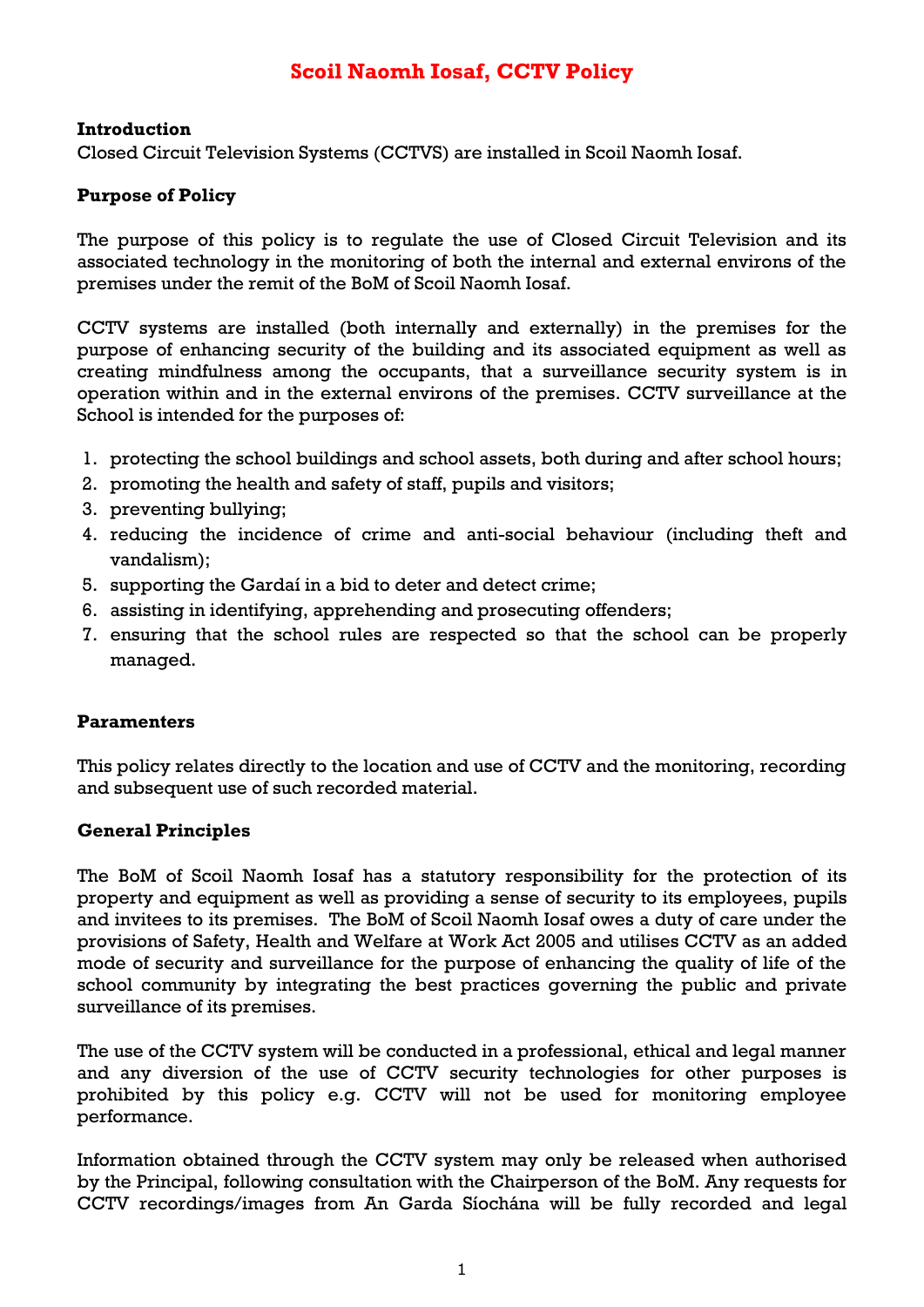advice from the data protection commissioner will be sought if any such request is made. (See "Access" below)

CCTV monitoring of public areas for security purposes will be conducted in a manner consistent with all existing policies adopted by the school.

This policy prohibits monitoring based on the characteristics and classifications contained in equality and other related legislation e.g. race, gender, sexual orientation, national origin, disability, etc.

Video monitoring of public areas for security purposes within school premises is limited to uses that do not violate the individual's reasonable expectation to privacy.

Information obtained in violation of this policy may not be used in a disciplinary proceeding against an employee of the school or a pupil.

## **Justification for Use of CCTV**

Data Protection legislation requires that data is "adequate, relevant and not excessive" for the purpose for which it is collected. This means that the BoM of Scoil Naomh Iosaf needs to be able to justify the obtaining and use of personal data by means of a CCTV system. The use of CCTV to control the perimeter of the school buildings for security purposes has been deemed to be justified by the BoM. The system is intended to capture images of intruders or of individuals damaging property or removing goods without authorisation.

#### **CCTV systems will not be used to monitor normal teacher/pupil classroom activity in school**

In other areas of the school where CCTV has been installed, e.g. corridors, stairwells, there is a reasonable risk to security and/or health and safety and that the installation of CCTV is proportionate in addressing such issues.

## **Location of Cameras**

The location of cameras is a key consideration. The BoM of Scoil Naomh Iosaf has endeavoured to select locations for the installation of CCTV cameras which are least intrusive to protect the privacy of individuals. Cameras placed so as to record external areas are positioned in such a way as to prevent or minimise recording of passers-by or of another person's private property

CCTV Video Monitoring and Recording of Public Areas in Scoil Naomh Iosaf may include the following:

Protection of school buildings and property: The building's perimeter, entrances and exits, lobbies and corridors, special storage areas, receiving areas for goods/services.

Verification of Security Alarms: Intrusion alarms, exit door controls, external alarms.

Video Patrol of Public Areas: Parking areas, Main entrance/exit gates.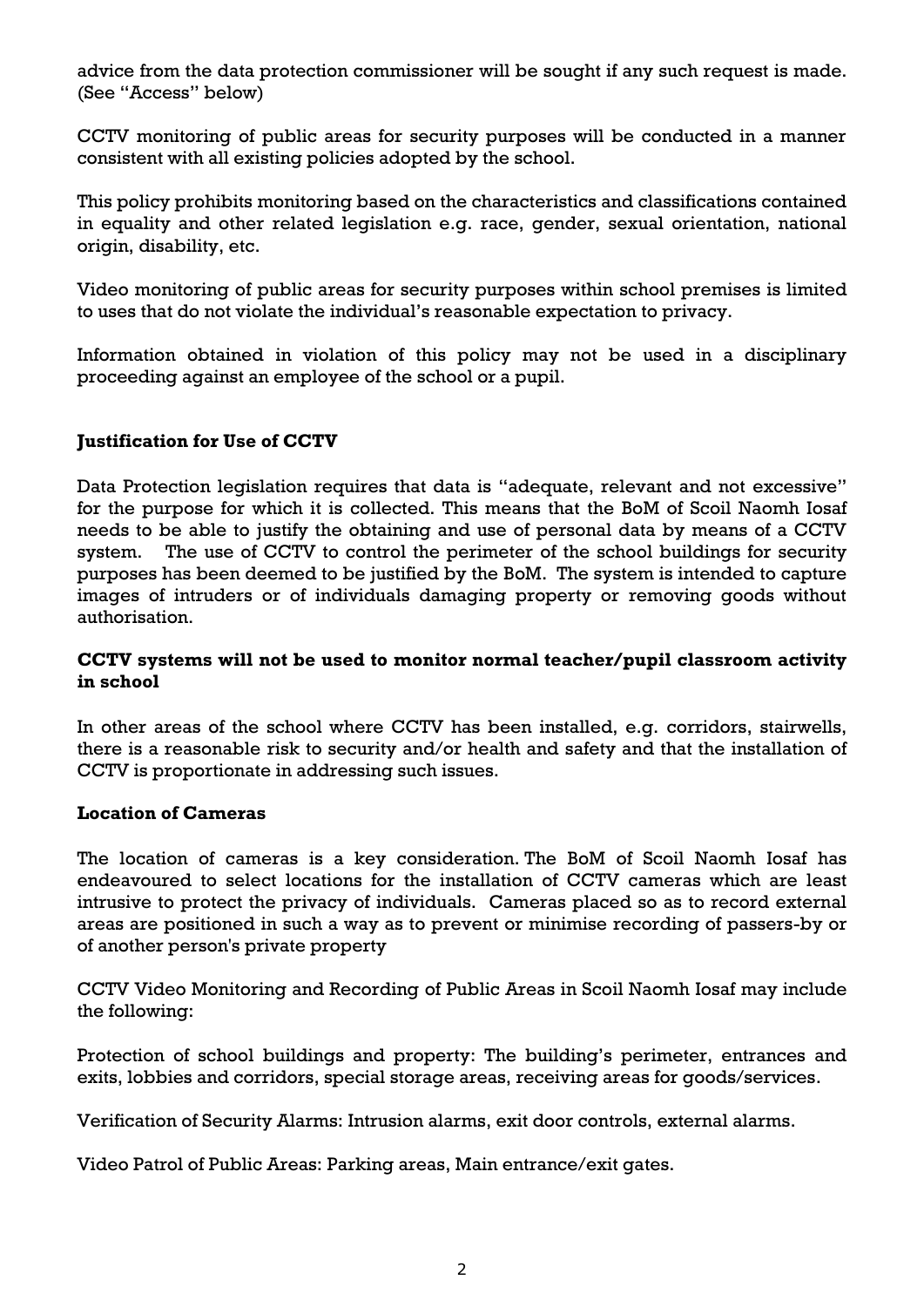Criminal Investigations (carried out by An Garda Síochána): Robbery, burglary and theft surveillance.

## **Covert Surveillance**

Scoil Naomh Iosaf will not engage in covert surveillance

Where An Garda Síochána requests to carry out covert surveillance on school premises, such covert surveillance may require the consent of a judge. Accordingly, any such request made by An Garda Síochána will be requested in writing and the school will seek Data Protection Commissioner/legal advice.

## **Notification: Signage**

The Principal will provide a copy of this CCTV Policy on request to staff, pupils, parents and visitors to the school. This policy describes the purpose and location of CCTV monitoring. The location of CCTV cameras will also be indicated to the BoM.

Adequate signage will also be prominently displayed at the entrance to Scoil Naomh Iosaf property to indicate that CCTV is in operation. Signage at reception shall include the name and contact details of the data controller as well as the specific purpose(s) for which the CCTV is in place.



#### **WARNING**

#### **CCTV cameras in operation**

**Images are being monitored and recorded for the purpose of crime-prevention, the prevention of anti-social behaviour, the prevention of bullying, for the safety of our staff and pupils and for the protection of Scoil Naomh Iosaf and its property. This system will be in operation 24 hours a day, every day. These images may be passed to An Garda Síochána.** 

**This system is controlled by the BoM of Scoil Naomh Iosaf and operated by Synergie Security**

#### **For more information contact 021 4866233**

Appropriate locations for signage will include:

- at entrances to premises i.e. external doors, school gates
- reception area

## **Storage and Retention**

Data Protection legislation states that data "shall not be kept for longer than is necessary for" the purposes for which it was obtained. For a normal CCTV security system, retention is approx. 28 days, except where the images identify an issue – such as a breakin or theft and those particular images/recordings are retained specifically in the context of an investigation/prosecution of that issue.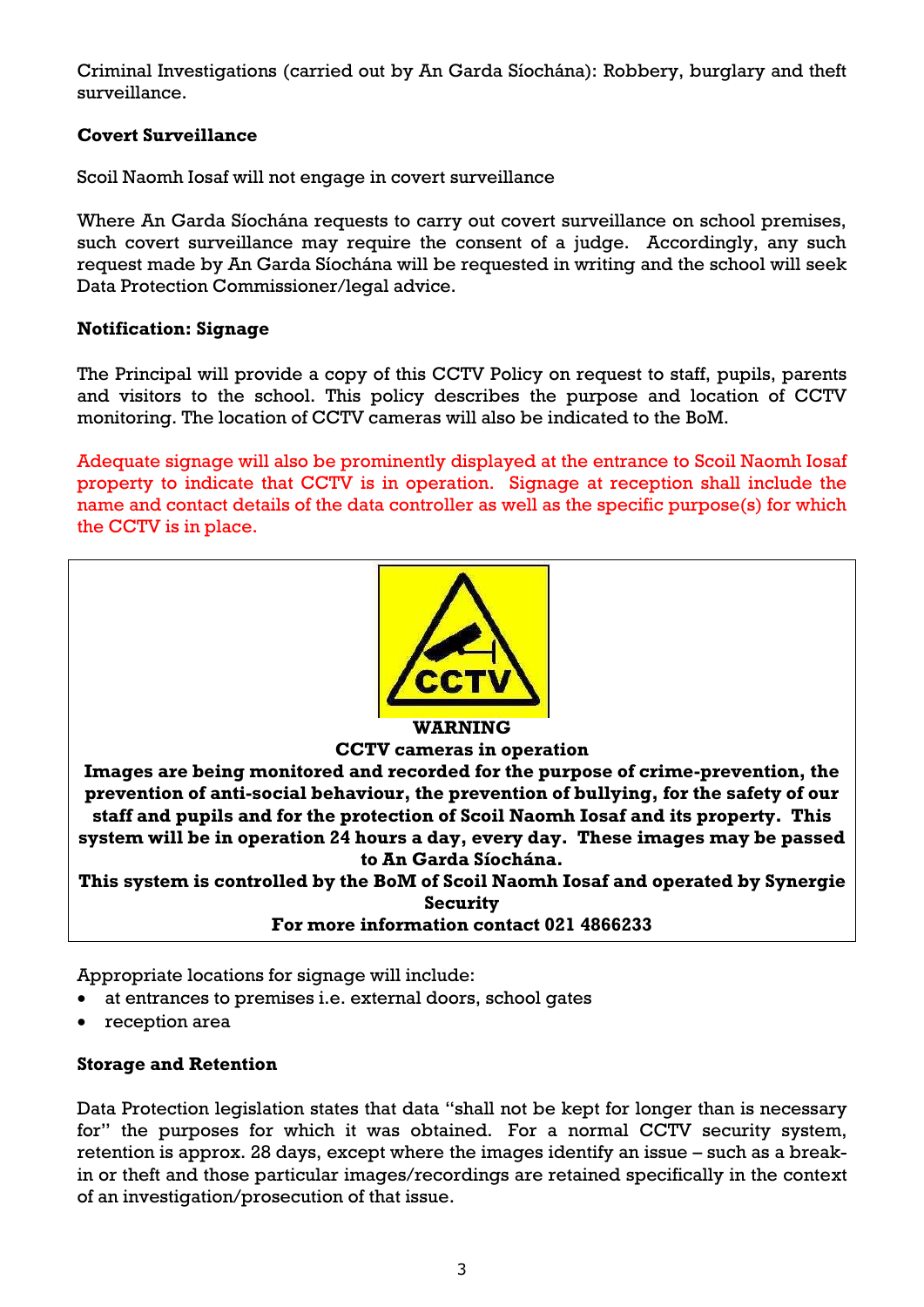The images/recordings will be stored in a secure environment. Access will be restricted to Principal, Deputy Principal and other members of staff as designated by the Principal from time to time.. Supervising the access and maintenance of the CCTV System is the responsibility of the BoM. In certain circumstances, the recordings may also be viewed by other individuals in order to achieve the objectives set out above (such individuals may include the Gardaí, other members of the teaching staff, representatives of the Department of Education and Skills, representatives of the HSE and/or the parent of a recorded pupil). When CCTV recordings are being viewed, access will be limited to authorised individuals on a need-to-know basis.

## **Access**

Access to the CCTV system and stored images will be restricted to authorised personnel only i.e. the Principal, Deputy Principal and other members of staff as designated by the Principal form time to time.

In relevant circumstances, CCTV footage may be accessed:

- 1. By An Garda Síochána where Scoil Naomh Iosaf (or its agents) are required by law to make a report regarding the commission of a suspected crime; or
- 2. Following a request by An Garda Síochána when a crime or suspected crime has taken place and/or when it is suspected that illegal/anti-social behaviour is taking place on Scoil Naomh Iosaf property, or
- 3. By the HSE and/or by any other statutory body charged with child safeguarding; or
- **4.** To assist the Principal in establishing facts in cases of unacceptable pupil behaviour, in which case the parents/guardians will be informed; or
- **5.** To data subjects (or their legal representatives), pursuant to an access request where the time, date and location of the recordings is furnished to Scoil Naomh Iosaf, or
- **6.** To individuals (or their legal representatives) subject to a court order
- 7. To the school insurance company where the insurance company requires same in order to pursue a claim for damage done to the insured property

## **Requests by An Garda Síochána**

Information obtained through video monitoring will only be released when authorised by the Principal following consultation with the Chairperson of the BoM. If An Garda Síochána request CCTV images for a specific investigation, An Garda Síochána may require a warrant and accordingly any such request made by An Garda Síochána should be made in writing and the school should immediately seek legal advice.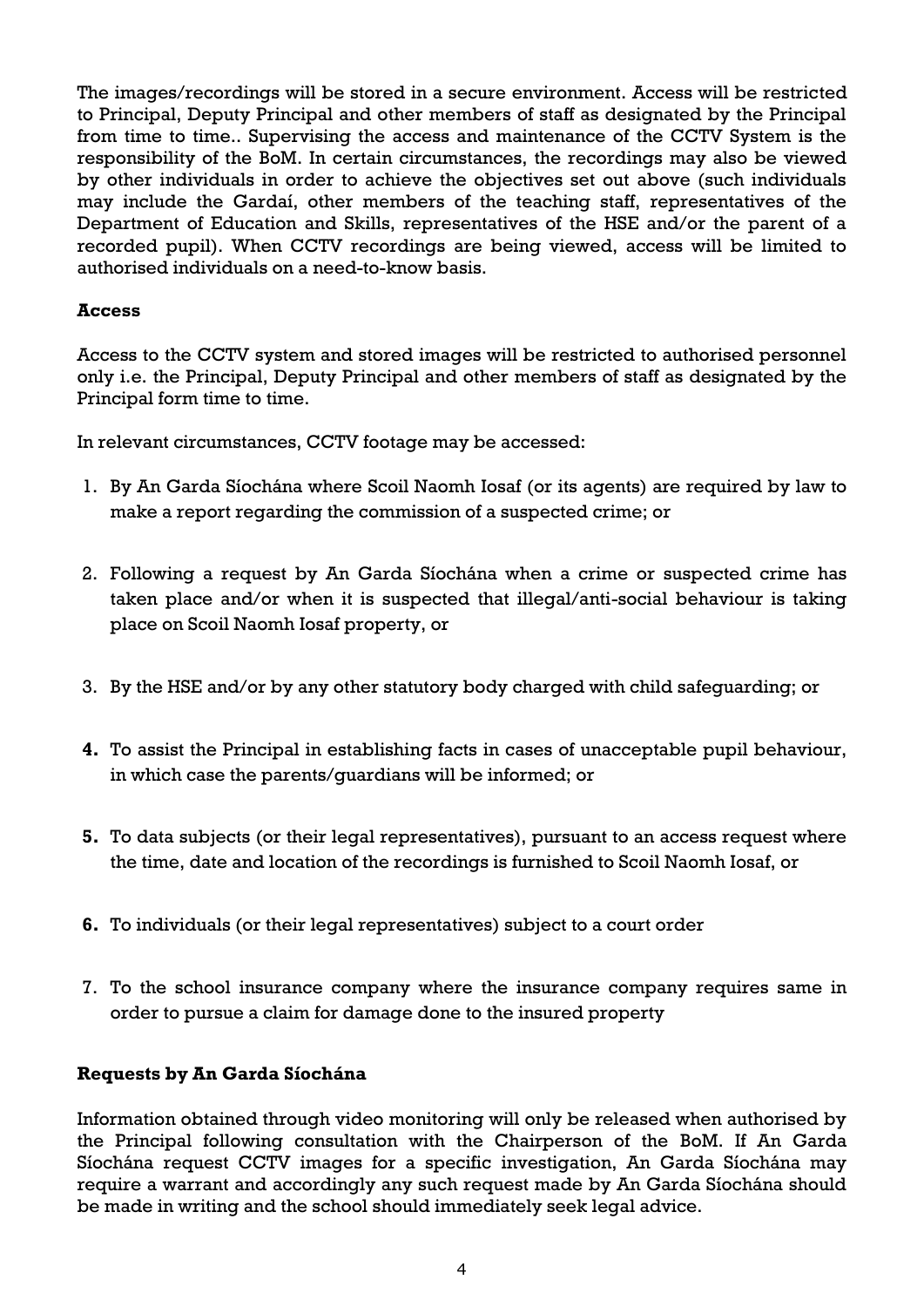#### **Access requests**

On written request, any person whose image has been recorded has a right to be given a copy of the information recorded which relates to them, provided always that such an image/recording exists i.e. has not been deleted and provided also that an exemption/prohibition does not apply to the release. Where the image/recording identifies another individual, those images may only be released where they can be redacted/anonymised so that the other person is not identified or identifiable. To exercise their right of access, a data subject must make an application in writing to the school Principal/BoM. The school must respond within 1 month. An extension may be required e.g. over holiday periods.

A person should provide all the necessary information to assist Scoil Naomh Iosaf in locating the CCTV recorded data, such as the date, time and location of the recording. If the image is of such poor quality as not to clearly identify an individual, that image may not be considered to be personal data and may not be handed over by the school.

In giving a person a copy of their data, the school may provide a still/series of still pictures, a tape or a disk with relevant images. However, other images of other individuals will be obscured before the data is released.

## **Responsibilities**

The BoM will:

- 1. Ensure that the use of CCTV systems is implemented in accordance with the policy set down by the BoM of Scoil Naomh Iosaf.
- 2. Oversee and co-ordinate the use of CCTV monitoring for safety and security purposes within Scoil Naomh Iosaf.
- 3. Ensure that all existing CCTV monitoring systems will be evaluated for compliance with this policy.
- 4. Ensure that the CCTV monitoring at Scoil Naomh Iosaf is consistent with the highest standards and protections.
- 5. Review camera locations and be responsible for the release of any information or recorded CCTV materials stored in compliance with this policy.
- 6. Release of tapes or any material recorded or stored in the system.
- 7. Ensure that monitoring recorded tapes are not duplicated for release.
- 8. Ensure that the perimeter of view from fixed location cameras conforms to this policy both internally and externally.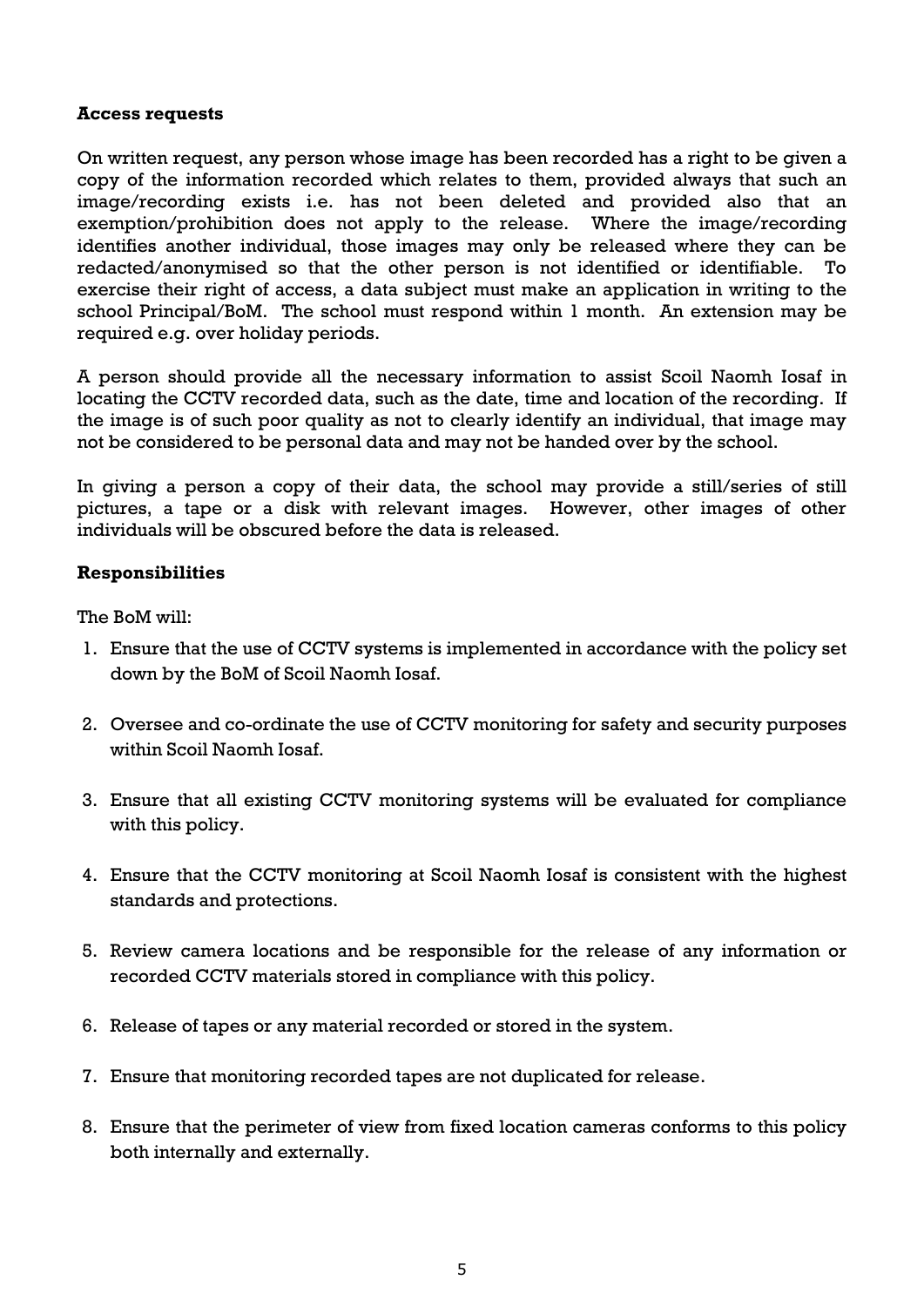- 9. Approve the location of temporary cameras to be used during special events that have particular security requirements and ensure their withdrawal following such events. NOTE: [Temporary cameras do not include mobile video equipment or hidden surveillance cameras used for authorised criminal investigations by An Garda Síochána].
- 10.Give consideration to both pupils' and staff feedback and/or complaints regarding possible invasion of privacy or confidentiality due to the location of a particular CCTV camera or associated equipment.
- 11.Ensure that all areas being monitored are not in breach of an enhanced expectation of the privacy of individuals within the school and be mindful that no such infringement is likely to take place.
- 12.Co-operate with the Health and Safety Officer of Scoil Naomh Iosaf in reporting on the CCTV system in operation in the school.
- 13.Ensure that external cameras are non-intrusive in terms of their positions and views of neighbouring residential housing and comply with the principle of "Reasonable Expectation of Privacy".
- 14.Ensure that monitoring digital recordings are stored in a secure place with access by authorised personnel only.
- 15.Ensure that images recorded on digital recordings are stored for a period not longer than 28 days and are then erased unless required as part of a criminal investigation or court proceedings (criminal or civil) or other bona fide use as approved by the BoM.
- 16.Ensure that when a zoom facility on a camera is being used, there is a second person present with the operator of the camera to guarantee that there is no unwarranted invasion of privacy.
- 17.Ensure that camera control is solely to monitor suspicious behaviour, criminal damage etc. and not to monitor individual characteristics.
- 18.Ensure that camera control is not infringing an individual's reasonable expectation of privacy in public areas.
- 19.Ensure that where An Garda Síochána request to set up mobile video equipment for criminal investigations, Data Protection Commissioner/legal advice has been obtained and such activities have the approval of the Chairperson of the Board.

## **Security Companies**

The school CCTV system is controlled by a security company contracted by the school BoM. The following applies: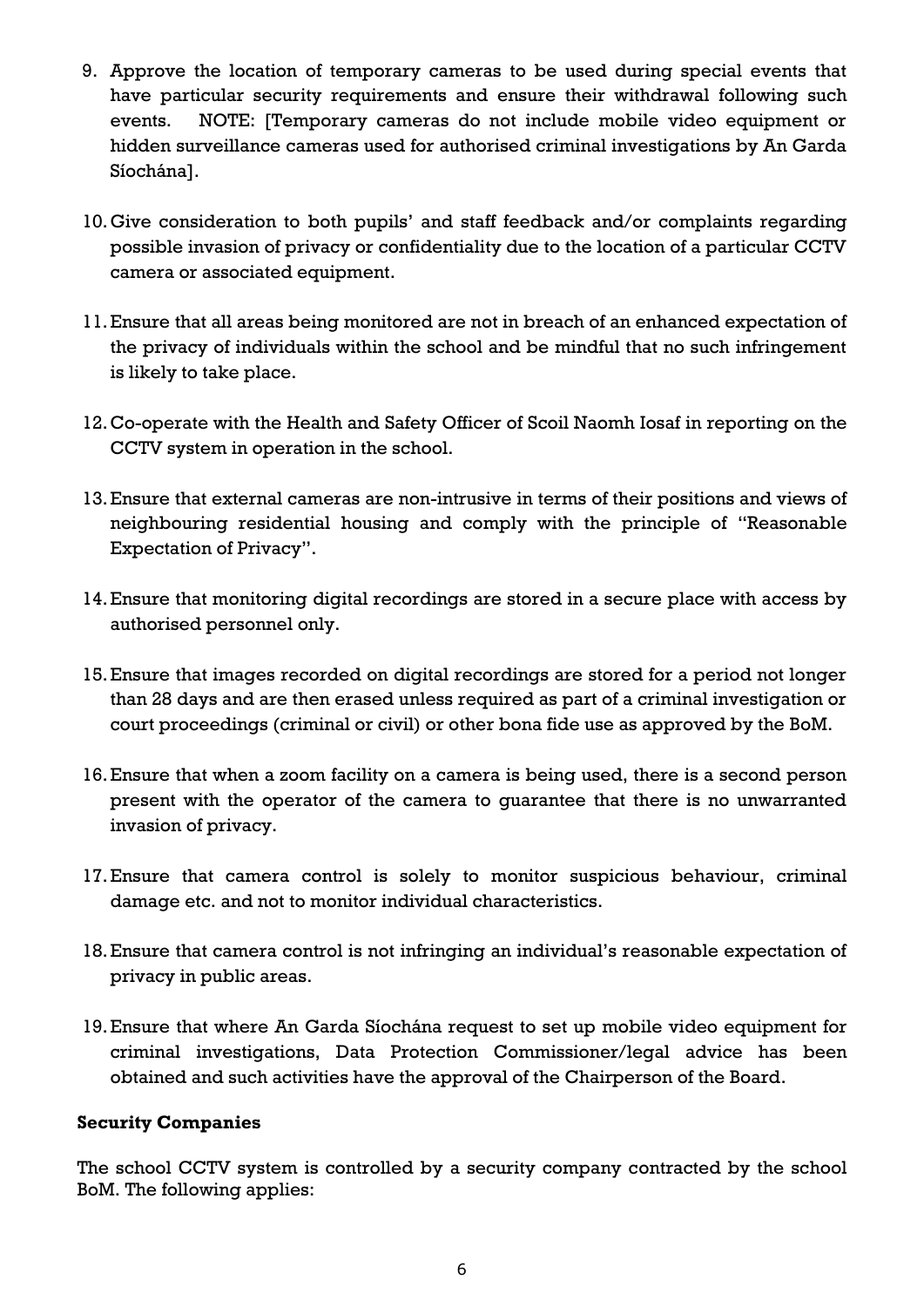The school has a written contract with the security company in place known as a Third Party Service Agreement which details the areas to be monitored, how long data is to be stored, what the security company may do with the data, what security standards should be in place and what verification procedures apply. The written contract also states that the security company will give the school all reasonable assistance to deal with any subject access request made under Data Protection legislation which may be received by the school within the statutory time-frame i.e. 1 month

Security companies that place and operate cameras on behalf of clients are considered to be 'Data Processors'. As data processors, they operate under the instruction of data controllers (their clients i.e. School BoM). Data Protection legislation places a number of obligations on data processors. These include having appropriate security measures in place to prevent unauthorised access to, or unauthorised alteration, disclosure or destruction of, the data, in particular where the processing involves the transmission of data over a network and against all unlawful forms of processing. This obligation can be met by having appropriate access controls to image storage or having robust encryption where remote access to live recording is permitted. Staff of the security company have been made aware of their obligations relating to the security of data.

## **Ratification and Communication**

Ratified at the BoM meeting in January 2021 and signed by the Chairperson.

#### **Monitoring the Implementation of the Policy**

The implementation of the policy shall be monitored by the Principal, staff and the Board of Management.

## **Reviewing and Evaluating the Policy**

On-going review and evaluation of this policy will take cognisance of changing information or guidelines (e.g. from the Data Protection Commissioner, An Garda Síochána, Department of Education and Skills, Audit units (internal and external to the school), legislation and feedback from parents/guardians, pupils, school staff and others. The policy will be revised as necessary in the light of such review and evaluation and within the framework of school planning.

Signed: Ann Walsh, Chairperson, Board of Management *For and behalf of Board of Management*

Pádraig Ó Breacáin, Principal/Secretary to the Board of Management

Date: Ratified 28th January 2021